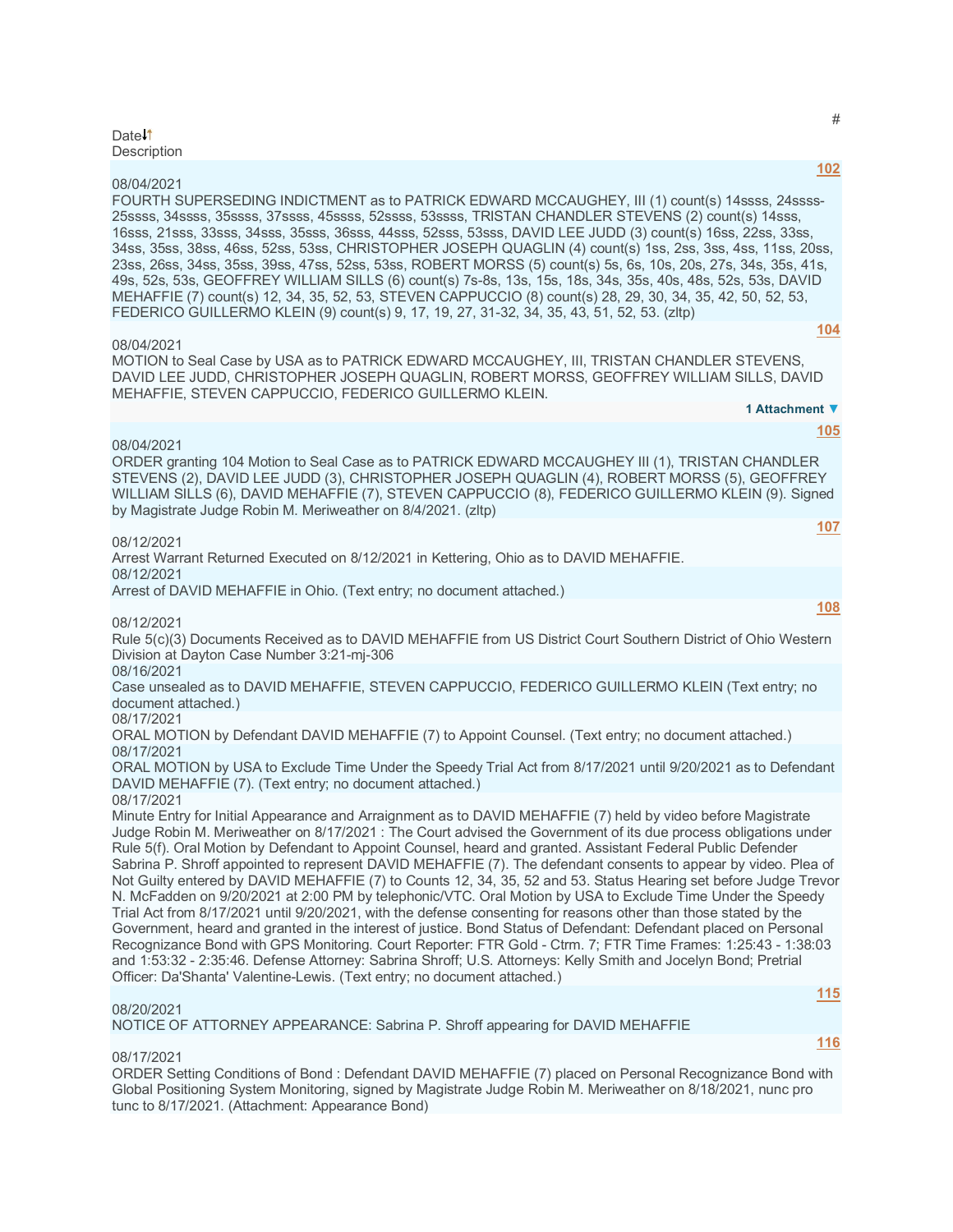NOTICE OF ATTORNEY APPEARANCE Kimberley Charlene Nielsen appearing for USA.

08/24/2021

STATUS REPORT Regarding Status of Discovery by USA as to PATRICK EDWARD MCCAUGHEY, III, TRISTAN CHANDLER STEVENS, DAVID LEE JUDD, CHRISTOPHER JOSEPH QUAGLIN, ROBERT MORSS, GEOFFREY WILLIAM SILLS, DAVID MEHAFFIE, STEVEN CAPPUCCIO, FEDERICO GUILLERMO KLEIN

09/14/2021

MOTION for Protective Order by USA as to DAVID MEHAFFIE, STEVEN CAPPUCCIO, FEDERICO GUILLERMO KLEIN.

#### 09/15/2021

MINUTE ORDER as to DAVID MEHAFFIE (7), STEVEN CAPPUCCIO (8), FEDERICO GUILLERMO KLEIN (9) ordering Defendants to file their opposition, if any, to the Government's 124 Motion for a Protective Order on or before September 21, 2021. SO ORDERED. Signed by Judge Trevor N. McFadden on 9/15/21. (lctnm2) Modified on 9/16/2021 to add defendants' names (Text entry; no document attached.)

#### 09/15/2021

STATUS REPORT on Discovery as of 9/14/21 by USA as to PATRICK EDWARD MCCAUGHEY, III, TRISTAN CHANDLER STEVENS, DAVID LEE JUDD, CHRISTOPHER JOSEPH QUAGLIN, ROBERT MORSS, GEOFFREY WILLIAM SILLS, DAVID MEHAFFIE, STEVEN CAPPUCCIO, FEDERICO GUILLERMO KLEIN 09/16/2021

Set/Reset Deadlines as to DAVID MEHAFFIE (7), STEVEN CAPPUCCIO (8), FEDERICO GUILLERMO KLEIN (9) : Defendants' response to Government's 124 Motion due by 9/21/2021. (Text entry; no document attached.) 09/17/2021

MINUTE ORDER as to PATRICK EDWARD MCCAUGHEY, III (1), TRISTAN CHANDLER STEVENS (2), DAVID LEE JUDD (3), CHRISTOPHER JOSEPH QUAGLIN (4), ROBERT MORSS (5), GEOFFREY WILLIAM SILLS (6), DAVID MEHAFFIE (7), STEVEN CAPPUCCIO (8), FEDERICO GUILLERMO KLEIN (9). Due to the recent unavailability of remote hearing rooms at DC Jail, the Status Conference set for September 20, 2021 is hereby VACATED. The Court will promptly reschedule the hearing. Signed by Judge Trevor N. McFadden on 9/17/2021. (Text entry; no document attached.)

09/20/2021

MINUTE ORDER as to PATRICK EDWARD MCCAUGHEY, III (1), TRISTAN CHANDLER STEVENS (2), DAVID LEE JUDD (3), CHRISTOPHER JOSEPH QUAGLIN (4), ROBERT MORSS (5), GEOFFREY WILLIAM SILLS (6), DAVID MEHAFFIE (7), STEVEN CAPPUCCIO (8), FEDERICO GUILLERMO KLEIN (9). The Status Conference that was originally set for 9/20/2021, is rescheduled to 10/4/2021 at 4:30 PM in the Ceremonial Courtroom - In Person before Judge Trevor N. McFadden. Time under the Speedy Trial Act is tolled from 9/20/2021 to 10/4/2021, in the interests of justice and in light of the logistical issues in scheduling a hearing with all defendants earlier than this. Signed by Judge Trevor N. McFadden on 9/20/2021. (Text entry; no document attached.) **[133](javascript:void(0))**

### 09/23/2021

NOTICE OF FILING OF DISCOVERY LETTER by USA as to PATRICK EDWARD MCCAUGHEY, III, TRISTAN CHANDLER STEVENS, DAVID LEE JUDD, CHRISTOPHER JOSEPH QUAGLIN, ROBERT MORSS, GEOFFREY WILLIAM SILLS, DAVID MEHAFFIE, STEVEN CAPPUCCIO, FEDERICO GUILLERMO KLEIN

**1 Attachment ▼**

### 09/23/2021

NOTICE OF FILING OF DISCOVERY LETTER by USA as to PATRICK EDWARD MCCAUGHEY, III, TRISTAN CHANDLER STEVENS, DAVID LEE JUDD, CHRISTOPHER JOSEPH QUAGLIN, ROBERT MORSS, GEOFFREY WILLIAM SILLS, DAVID MEHAFFIE, STEVEN CAPPUCCIO, FEDERICO GUILLERMO KLEIN

**1 Attachment ▼**

**[136](javascript:void(0))**

**[134](javascript:void(0))**

#### 09/27/2021

NOTICE OF FILING OF DISCOVERY LETTER by USA as to PATRICK EDWARD MCCAUGHEY, III, TRISTAN CHANDLER STEVENS, DAVID LEE JUDD, CHRISTOPHER JOSEPH QUAGLIN, ROBERT MORSS, GEOFFREY WILLIAM SILLS, DAVID MEHAFFIE, STEVEN CAPPUCCIO, FEDERICO GUILLERMO KLEIN

**1 Attachment ▼**

**[140](javascript:void(0))**

10/01/2021

**[120](javascript:void(0))**

**[124](javascript:void(0))**

**[125](javascript:void(0))**

**3 Attachments ▼**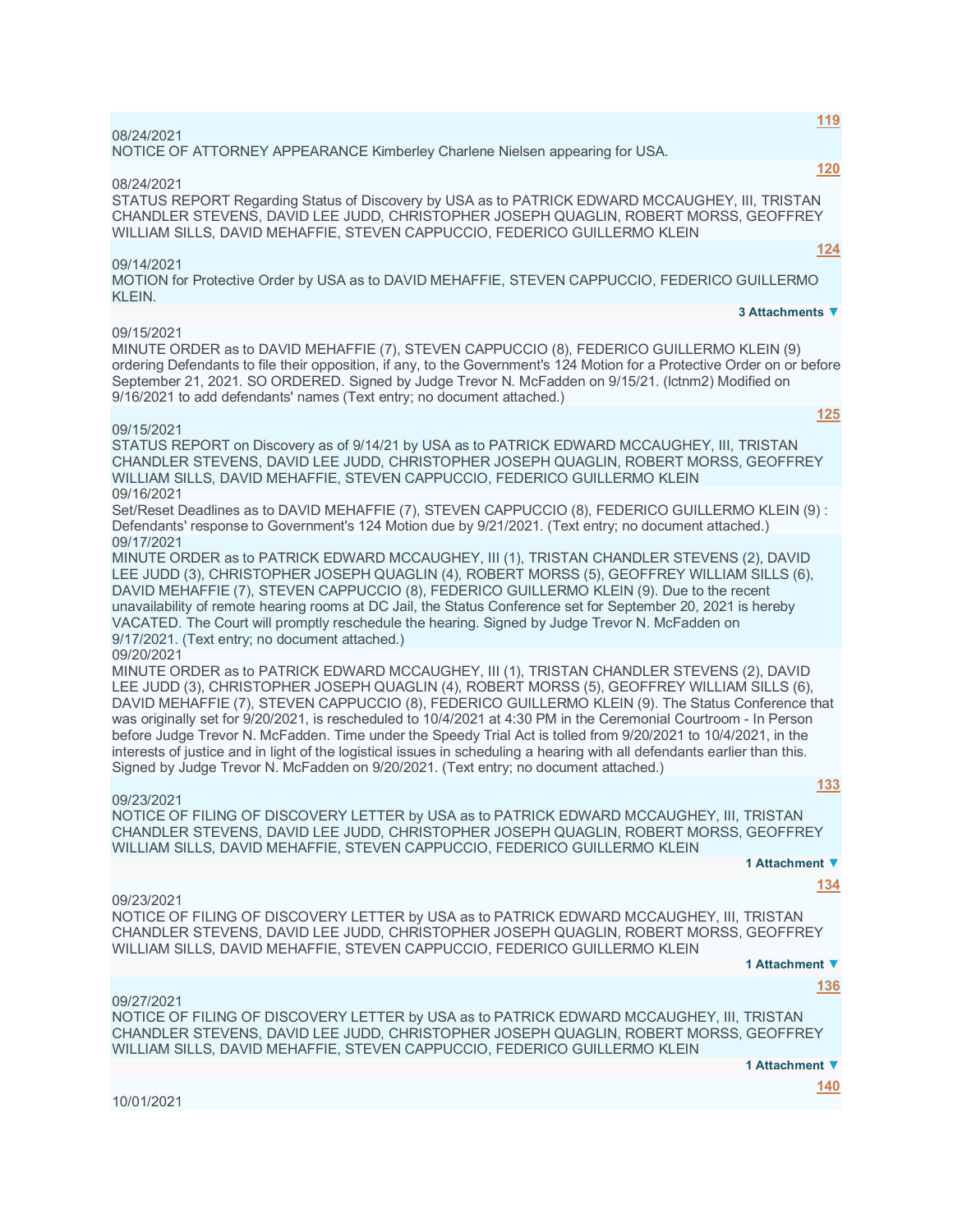NOTICE of Filing of Discovery Letter by USA as to PATRICK EDWARD MCCAUGHEY, III, TRISTAN CHANDLER STEVENS, DAVID LEE JUDD, CHRISTOPHER JOSEPH QUAGLIN, ROBERT MORSS, GEOFFREY WILLIAM SILLS, DAVID MEHAFFIE, STEVEN CAPPUCCIO, FEDERICO GUILLERMO KLEIN

**1 Attachment ▼**

### 10/04/2021

MINUTE ORDER granting Governments 145 Motion to Seal. The Clerk of Court shall place ECF No. 145 and 145-1 under seal. SO ORDERED. Signed by Judge Trevor N. McFadden on 10/4/21. (lctnm2) (Text entry; no document attached.)

## 10/04/2021

Minute Entry for proceedings held before Judge Trevor N. McFadden: Arraignment and Status Conference as to PATRICK EDWARD MCCAUGHEY, III (2), TRISTAN CHANDLER STEVENS (2), DAVID LEE JUDD (3), CHRISTOPHER JOSEPH QUAGLIN (4), ROBERT MORSS (5), GEOFFREY WILLIAM SILLS (6), DAVID MEHAFFIE (7), STEVEN CAPPUCCIO (8), FEDERICO GUILLERMO KLEIN (9) held on 10/4/2021. Due Process Protections Act read into the record by the Court. PATRICK EDWARD MCCAUGHEY III (1) arraigned on Counts 14ssss, 24ssss-25ssss, 34ssss, 35ssss, 37ssss, 45ssss, 52ssss, 53ssss. Defendant entered a plea of Not Guilty as to all counts. TRISTAN CHANDLER STEVENS (2) arrainged on Counts 14sss, 16sss, 21sss, 33sss, 34sss, 35sss, 36sss, 44sss, 52sss, 53sss. Defendant entered a plea of Not Guilty as to all counts. DAVID LEE JUDD (3) arraigned on Counts 16ss, 22ss, 33ss, 34ss, 35ss, 38ss, 46ss, 52ss, 53ss. Defendant entered a plea of Not Guilty as to all counts. CHRISTOPHER JOSEPH QUAGLIN (4) arraigned on Counts 1ss, 2ss, 3ss, 4ss, 11ss, 20ss, 23ss, 26ss, 34ss, 35ss, 39ss, 47ss, 52ss, 53ss. Defendant entered a plea of Not Guilty as to all counts. ROBERT MORSS (5) arrainged on Counts 5s, 6s, 10s, 20s, 27s, 34s, 35s, 41s, 49s, 52s, 53s. Defendant entered a plea of Not Guilty as to all counts. GEOFFREY WILLIAM SILLS (6) arriagned on Counts 7s-8s, 13s, 15s, 18s, 34s, 35s, 40s, 48s, 52s, 53s. Defendant entered a plea of Not Guilty as to all counts. STEVEN CAPPUCCIO (8) arriagned on Counts 28, 29, 30, 34, 35, 42, 50, 52, 53. Defendant entered a plea of Not Guilty as to all counts. FEDERICO GUILLERMO KLEIN (9) arraigned on Counts 9, 17, 19, 27, 31-32, 34, 35, 43, 51, 52, 53. Defendant entered a plea of Not Guilty as to all counts. Government's 124 Motion for Protective Order as to DAVID MEHAFFIE (7), STEVEN CAPPUCCIO (8), FEDERICO GUILLERMO KLEIN (9), GRANTED. PATRICK EDWARD MCCAUGHEY'S (1) 129 Motion to Modify Conditions of Release, GRANTED. Defendant will no longer be subject to GPS monitoring. All other conditions of release remain the same. TRISTAN CHANDLER STEVENS' (2) 135 Motion to Modify Conditions of Release, DENIED. DAVID LEE JUDD'S (3) 132 Motion to Modify Conditions of Release, GRANTED. Defendant will no longer be subject to home detention, but will continue to be subject to GPS location monitoring. All other conditions of release remain the same. Government's response to DAVID LEE JUDD'S (3) 138 Motion to Compel Discovery in Support of Claim of Selective Prosecution due by 10/18/2021. Defendant's reply due by 10/25/2021. Status Conference set for 12/17/2021 at 2:00 PM in Courtroom 2- In Person before Judge Trevor N. McFadden. Time under the Speedy Trial Act is tolled from 10/4/2021 to 12/17/2021, in the interests of justice. DAVID LEE JUDD'S (3) appearance is waived for the next hearing. STEVEN CAPPUCCIO'S (8) appearance is waived for the next hearing. FEDERICO GUILLERMO KLEIN (9) directed to appear in person to the next hearing. Bond Status of Defendants: (1), (2), (3), (7), (8) & (9): Personal Recognizance, (4), (5) & (6): committed/commitments issued. Defense Attorneys: (1): Lindy R. Urso, (2): Lauren Cobb, (3): Elizabeth A. Mullin, (4): Steven Metcalf standing in for Joseph D. McBride, (5): Elizabeth L. Toplin and Kathleen M. Gaughan, (6): Marc Massey standing in for John C. Kiyonaga, (7): Eugene Ohm standing in for Sabrina P. Shroff, (8): Marina T. Douenat, (9): Stanley E. Woodward, Jr.; US Attorneys: Jocelyn P. Bond, Melissa J. Jackson, Kimberly C. Nielsen; Pretrial Officer: Shay Holman; Court Reporter: Nancy Meyer. (Text entry; no document attached.)

### 10/05/2021

MINUTE ORDER as to DAVID MEHAFFIE (7), STEVEN CAPPUCCIO (8), FEDERICO GUILLERMO KLEIN (9). Consistent with the Due Process Protections Act, and as stated at the hearing held before Judge McFadden, the Court ORDERS that all government counsel shall review their disclosure obligations under Brady v. Maryland, 373 U.S. 83 (1963), and its progeny, as set forth in Local Criminal Rule 5.1, and comply with those provisions. The failure to comply could result in dismissal of the indictment or information, dismissal of individual charges, exclusion of government evidence or witnesses, continuances, Bar discipline, or any other remedy that is just under the circumstances. SO ORDERED. Signed by Judge Trevor N. McFadden on 10/5/21. (lctnm2) (Text entry; no document attached.)

### 10/05/2021

ORDER granting 124 Motion for Protective Order as to DAVID MEHAFFIE (7), STEVEN CAPPUCCIO (8), and FEDERICO GUILLERMO KLEIN (9). See attached Protective Order for details. Signed by Judge Trevor N. McFadden on 10/5/2021. (lctnm2).

**[149](javascript:void(0))**

**[147](javascript:void(0))**

### 10/06/2021

NOTICE of Filing of Discovery Letter by USA as to PATRICK EDWARD MCCAUGHEY, III, TRISTAN CHANDLER STEVENS, DAVID LEE JUDD, CHRISTOPHER JOSEPH QUAGLIN, ROBERT MORSS, GEOFFREY WILLIAM SILLS, DAVID MEHAFFIE, STEVEN CAPPUCCIO, FEDERICO GUILLERMO KLEIN